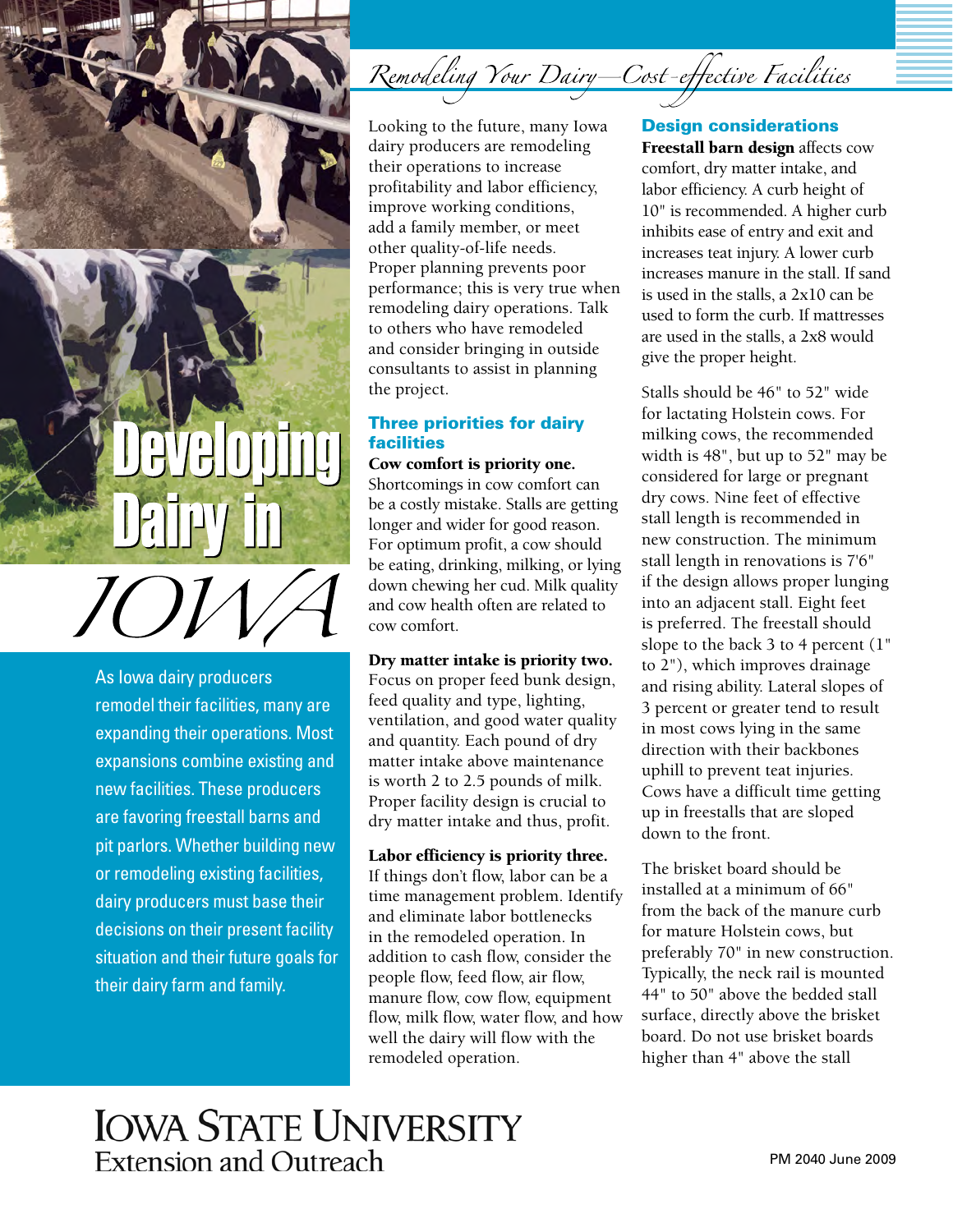If retrofitting freestalls into a present shed or barn, present dimensions may dictate design. Three, four, and six-row designs are most common when building new. When considering a two or four-row versus a three or six-row barn, compare cost estimates from builders.

surface. After cows are trained, adjust the neck rail back or forward according to observed behavior.

Freestall divider design offers a number of options including side lunge, wide loop, and straight loop. The loop should be designed to allow less than 12" of space between the end of the divider and the manure curb. If barns have stalls of varying lengths, then stall dividers of varying lengths must be selected. Otherwise, the incidence of cows backing into neighboring stalls increases.

Freestall dividers are not created equal. Stall dividers with a 32" to 38" opening are appropriate because they allow the neckrail to be 44" to 50" above the bedded surface and the bottom rail to be 9" to 12" above the bedded surface so that legs aren't caught under the divider.

Fenceline feed bunk design assists dry matter intake by allowing cows to eat in a grazing position. Bunks should be designed to allow a 19" to 21" throat height and a neck rail 48" above the cow platform and 8" forward of the feeding curb. The feeding platform should be 3" to 6" higher than the cow platform.

Ventilation affects not only air quality, which by itself is a major factor in dry matter intake, but also affects herd health by decreasing the moisture (bacteria) load in the building. If the moisture cannot leave, it can cause major heat stress problems in the summer and cause damp hair coats in late fall, winter, and early spring, and lessen a cow's insulation ability.

In naturally ventilated buildings, the ridge opening should be 2" for every 10' of building width. On six-row barns, the ridge opening should be 2.5" to 3" per 10' of building width. The eave opening should be half the ridge opening on each side, but preferably curtain sidewalled for opening during summer.

Fourteen-foot sidewalls, preferably curtain sidewalled for opening during summer, are recommended for new construction. Barns should be orientated perpendicular to the most prevalent wind during the summer. Summer winds generally come from the south, so the barn should be built with an east-west



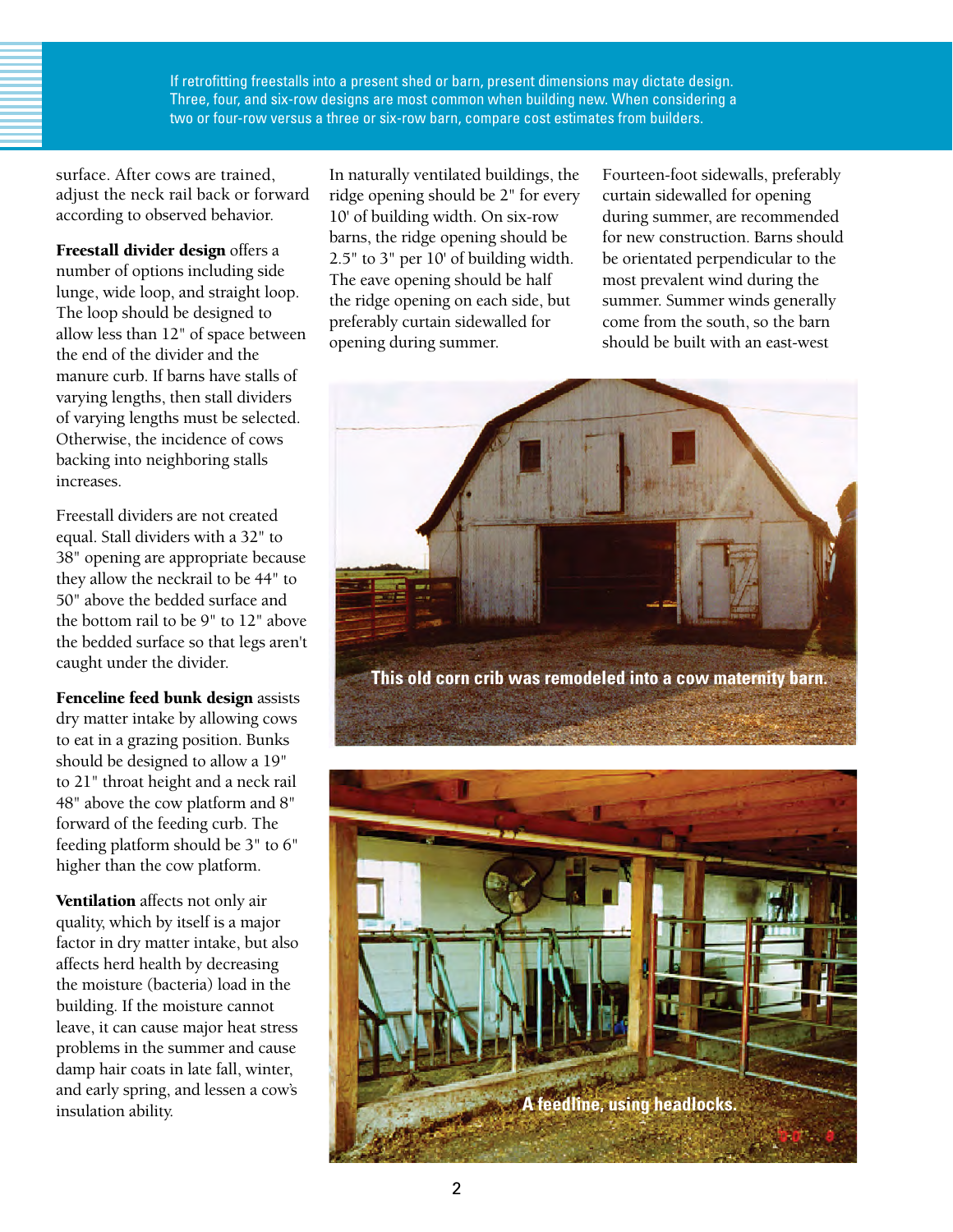# Remodeling Your Dairy-Cost-effective Facilities

orientation. This orientation also significantly reduces summer heat load. The sun is above the barn in the summer rather than shining in the west side during hot summer afternoons—as happens with a north-south oriented barn. As a general rule, construct new barns 100' from any obstruction.

#### Preventing bird problems in

wooden framed barns has had limited success, since these barns provide places for birds to roost. Steel framed and laminated rafter structures minimize the bird roosting problems and enhance the building's airflow and openness.

Concrete surfaces should be smooth yet have grooves to prevent slipping. Normally, concrete is grooved parallel to the manure alleys, allowing water to flush barns and preventing scraper blades from catching. Some prefer a diamond design so there is a groove every 4

to 6". Grooves should be ½" wide and deep with a sharp edge. Cutting grooves after the concrete is poured and dried often results in cleaner grooves, although the process is a bit more costly. If grooves are floated, make sure they have a distinct edge without abrasive places.

Sand versus mattresses is a common discussion point, since these materials have proven to be the most effective stall bases. An Iowa study conducted by Thoreson and Timms evaluated six different freestall surfaces. The study found that stalls ranked differently by week of trial, with cow preference switching between sand and mattresses. Sand ranked highest in summer, but usage declined from summer to winter.

Wisconsin data from 1994 to 1998 compiled by Palmer showed no significant difference in milk production or somatic cell counts



between sand or mattresses after an expansion. Producers using sand seemed more satisfied with cow comfort issues but less satisfied with manure management and bedding issues than those using mattresses.

Sand users reported significantly higher satisfaction scores for cow cleanliness and hock damage, whereas mattress users reported significantly higher satisfaction with bedding use and cost and manure management. Culling rates, although not significantly different, showed a slight numeric advantage to sand users.

Other research conducted in Europe demonstrated that cows showed definite preferences for some types of mattresses and that cow preferences changed over time. The results suggested that cows need time to adjust to some types of mattresses, and other mattresses get harder and less comfortable over time. Some producers put 2" of foam rubber on top of the ground rubber tubing to alleviate hardness of the mattress.

Mattress-based freestalls are popular, with a cost of \$75 to \$150 per stall. Mattresses should provide animal traction and be waterproof and durable enough to withstand animal traffic. The expected useful life is four to seven years.

Mattresses need some type of absorbent bedding applied to them. The initial cost of sand-based stalls is much lower. However, more labor is required to maintain sand, and sand has adverse effects on manure handling and storage, resulting in high maintenance costs. Some custom manure haulers refuse to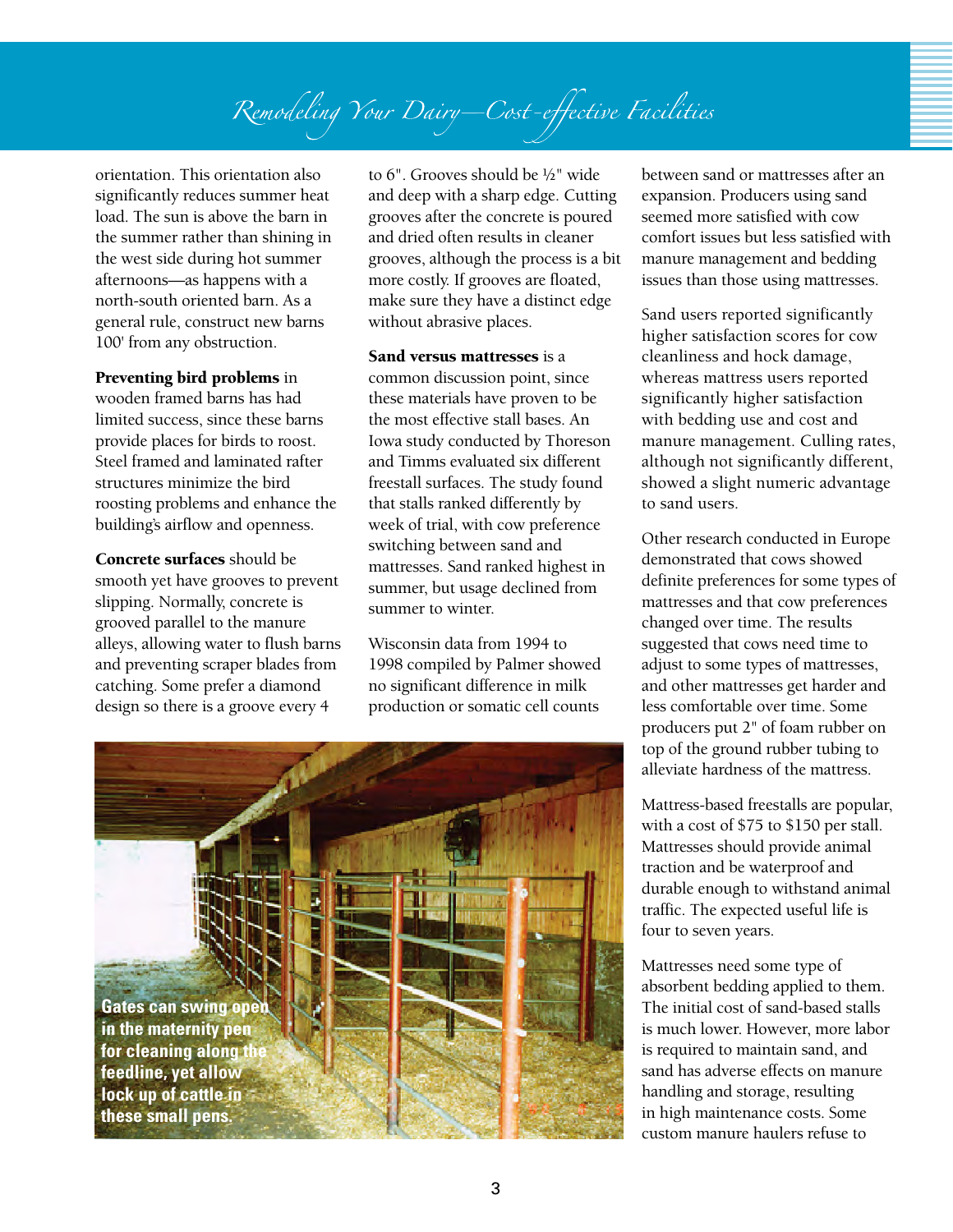Compare the initial and annual costs of remodeling and building new facilities. The costs to remodel may be lower than building new. However, producers need to ask themselves whether constraints or compromises will cause higher annual costs, even though initial remodeling costs were lower.

haul sand-laden manure or charge extra for the service. Sand users using sand savers made of secured tires, rubber, or plastic honeycomb webbing report cutting sand usage 40 to 60 percent.

Flexibility in new facilities is best obtained with equal sized pens that can be subdivided into multiple pens, with island waterers serving as the dividing points. By removing two gates, an employee can change a pen from housing two smaller groups to one large group.

Manure management and environmental regulations will

continue to impact remodeling decisions. Developing manure management plans and determining the feasibility of skid steer or automatic scraping and flush or slotted floors are large investment decisions. Consult proper engineering assistance and consider future expansion plans. A manure pit can become too small too fast as a herd grows. Also, it can tend to tie a system to a certain location and even limit future expansion. Design with flexibility in mind.

#### How many rows of freestalls

are necessary? Barns with one, two, three, four, five, or six rows of freestalls have been designed successfully depending on the needs of the operator and present facility layout.

If retrofitting freestalls into a present shed or barn, present dimensions may dictate design. Cow kennels (one row of freestalls with a roof) also are an option, though more so

for cheap heifer, late lactation, or dry cow housing, especially alongside cow yards or barns.

Three, four, and six-row designs are most common when building new. Five-row freestall barns also can work when the design includes two rows on one side for early lactation, higher producing cows, and three rows on the other side for later lactation cows. The design of the roof on a five-row barn is more of a challenge due to placement of the ridge opening.

When considering a two or fourrow versus a three or six-row barn, compare cost estimates from builders. A four-row barn can be overstocked up to 20 percent with no impact on production and producer perception of cow comfort. However, a three or six-row barn, when stocked at 100 percent capacity, already is stressing bunk space and feed alley space. When considering various designs, take these factors into account, along with the ability to split pens.

Recently, cross-ventilated freestall barns with a very low roof pitch have been introduced. Typically they are two 6-row barns placed next to each other, and large fans are used to draw air across the barn. This enables the doors on the ends to be used regularly without major interference with the ventilation system. Common width is 240'.

#### Headlocks or cow management

rails also are common discussion points when remodeling or building new. Headlocks usually run about

\$60 per headlock, which must be compared to the cost of a separate treatment area, plus any labor savings over time.

Headlocks allow cows to eat while being treated in familiar surroundings with little time wasted. Headlocks can minimize "boss" cow syndrome at the feed bunk and decrease wasted feed. Manure from restrained animals is handled in the normal procedure.

Palpation rails, on the other hand, are much cheaper initially; cows are restrained in a herringbone fashion with minimal investment. Labor requirements, availability of feed and water, the effects of additional stress, plus handling of manure necessitate that cows handled through a management rail need to be treated abruptly.

Research has shown no significant difference in cows eating from headlocks versus a post rail feeding system. If headlocks are used, slope the headlock top toward the feed bunk 3" to 4" to allow more room for the cows to reach for feed.

#### Remodel or build new?

Compare the initial and annual costs of remodeling and building new facilities. Quite often the costs to remodel are lower than building new. However, producers need to ask themselves whether constraints or compromises will cause higher annual costs even though initial remodeling costs were lower.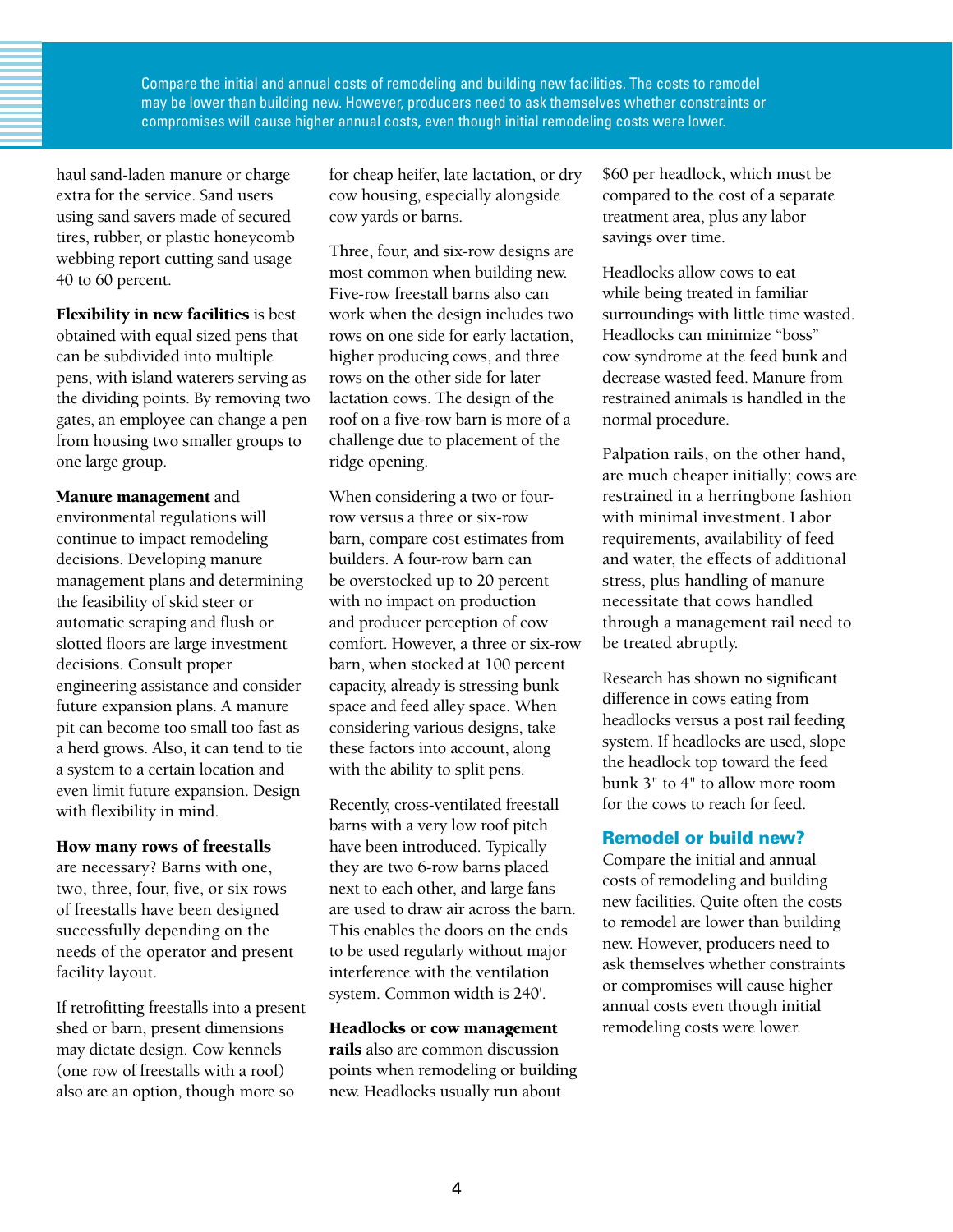# Remodeling Your Dairy-Cost-effective Facilities

- Will the facility cause an extra person to be needed daily for each milking due to a bottleneck in the holding area or parlor, or with the feeding or manure handling system?
- Will cow comfort be sacrificed. causing unclean cows that in turn cause another person to be needed for cow prep?
- Can herd health work through efficient cow management rails or can another system be used so herd health doesn't suffer?
- Will the facility design impact cull rate and production level due to inadequate stall sizing, ventilation, or feed access?
- Will the manure handling system be cost effective with the increased volume of manure?
- Is the parlor designed to optimize cow flow?
- Have the fixed costs (depreciation, interest, repairs, taxes, and insurance) and the operating costs of the facility been considered?
- Does the present or alternative location affect not only costs but risks relative to environment, ventilation, feeding efficiency, neighbors, etc.?

After all things are considered, building completely new may become more financially efficient in the long run. However, it may not cash flow. And, just because it does cash flow is no guarantee that it will be profitable with adequate returns relative to the level of investment, management, and risk one may assume in building a new or remodeled facility. Many operations may remodel with a "terminal" operation in mind.

You must know your future goals, along with present and future production costs, to determine if remodeling, staying the same, or building new is the best choice.

#### Option: Parlor and holding area

Remodeling dairy barns to a parlor and holding area has made sense to many producers. When financial resources are limited, it is recommended to spend available resources on cow comfort, dry matter intake, and labor efficiency priorities first. Typically, this means putting resources toward a welldesigned, remodeled shed or new freestall barn, since that is where the cows spend most of their time.

Although many producers are successfully converting tie stall barns into a parlor, not all tie stall barns make good remodeling projects. But, consider the advantages to this option.

- The milk house system is already in place adjacent to the remodeled parlor.
- Cost savings on the parlor could allow proper investment in the freestall facility.
- If designed correctly, cow flow and milking efficiency need not be sacrificed.
- Parlors in retrofitted barns have been built for under \$1,000 per stall (not including milking equipment).
- Swing units can be employed initially by using present 2" line double-looped with 2 percent slope to incorporate a double 8 to double 10 parlor.
- Many stall barns are sized to handle a double 8 parlor with holding area for a 120-cow herd.
- The payback of a parlor in labor savings (time and back/knee bends) can be rapid if it saves an extra person milking.
- Labor savings could make a lowcost parlor cost effective even if only used for several years in a transition phase.

Compare this option to staying with the present operation or building a new parlor. If a newer freestall barn is to be built, it is recommended that cows walk no further than 500 feet to be milked.

For more information on lowcost parlor options, please consult Iowa State University Extension publication *Developing Dairy in Iowa: Transforming a Milking Parlor at Low Cost* (PM 2033). Or, visit this Web site for blueprints, instructional material on design, and operational videos of lowcost TRANS Iowa parlors: www. extension.iastate.edu/dubuque/info/ Dairy+Publications.htm.

#### Option: Heifer housing

Remodeling barns to heifer housing can be a good option if both parlor and freestalls are being built new. Size pens accordingly for small calves, and group newly weaned calves (no more than six to eight per pen) to reduce competition. Keep feed and water away from the resting area or outside if possible. Consider labor, manure handling, and feeding efficiency in the remodeled design and ventilate properly, especially for very young calves. Consult ISU Extension for heifer housing designs.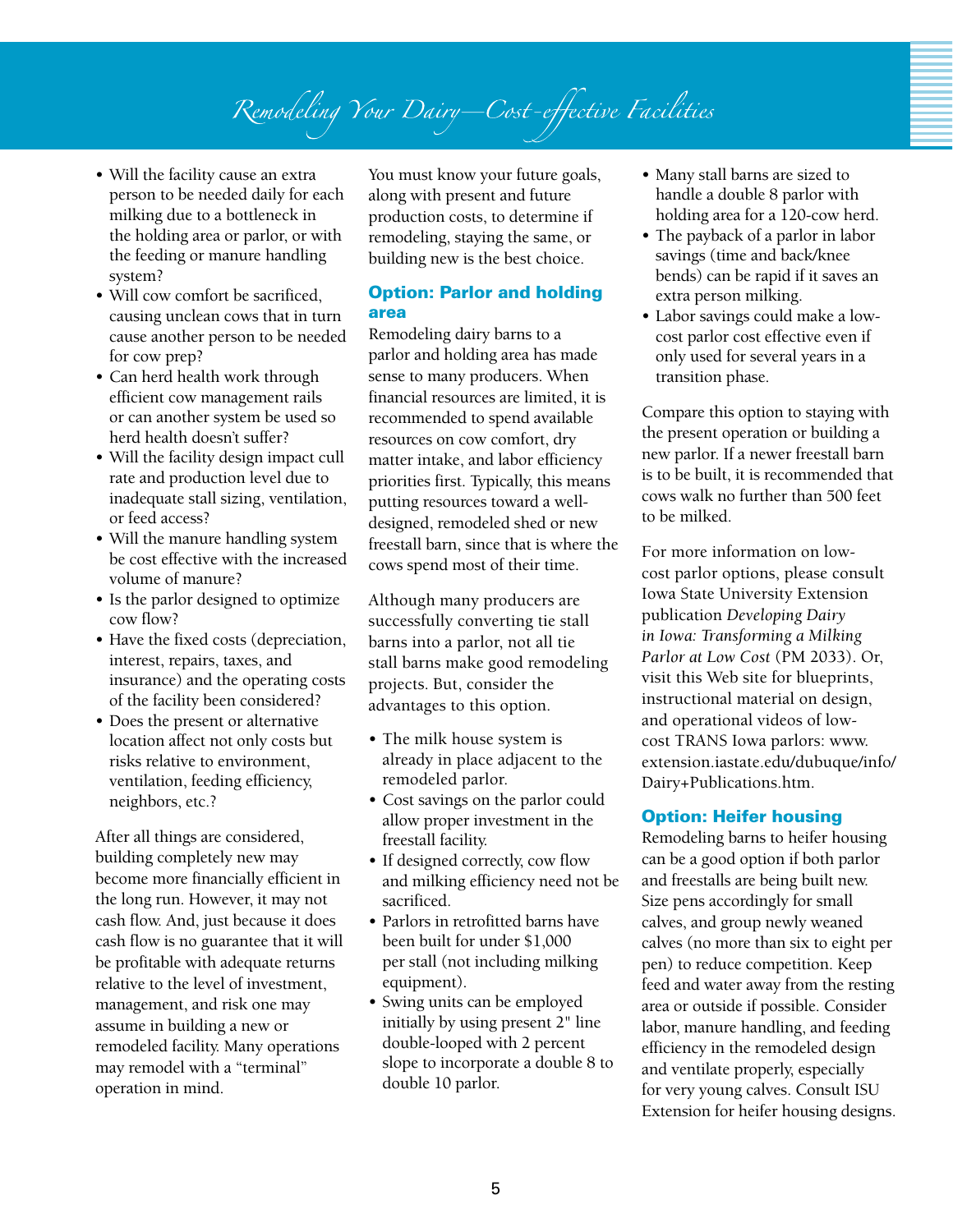#### Table 1. Transition cow space needs for large breeds

|            | Pen size (ft. <sup>2</sup> ) | Bunk width (inches) | <b>Waterers</b>  |
|------------|------------------------------|---------------------|------------------|
| Pre-fresh  | 50 <sup>a</sup>              | 26-30               | 1 per 25 head    |
| Maternity  | 144 <sup>b</sup>             | ۰                   | 1 per pen        |
| Post-fresh | Freestalls <sup>c</sup>      | 24-28               | 1 per 30-40 head |

a An additional 10' wide feed alley is needed.

b 10' by 14' or 12' by 12'

c Freestalls should be 48" wide and 66-72" from the curb to the <4" brisket board for Holstein transition cows.

#### Table 2. Dimensions for post and rail feed systems

| <b>Animal Size</b> | Age (months) | Throat height | Neck rail height |
|--------------------|--------------|---------------|------------------|
| 300-500 pounds     | 6-8          | 14"           | 28″              |
| 500-650 pounds     | $9-12$       | 15.5''        | 30''             |
| 650-800 pounds     | $13 - 15$    | 17"           | 34''             |
| 800-1,200 pounds   | >16          | 19''          | 42"              |
| $>1,200$ pounds    | Cows         | 21"           | 48"              |

#### Table 3. Dimensions for freestalls

| <b>Animal Size</b> | Length     | Width  | <b>Brisket Board</b> |
|--------------------|------------|--------|----------------------|
| 300-400 pounds     | 48-54"     | 30''   | 36''                 |
| 400-700 pounds     | $60 - 72"$ | 34''   | 48"                  |
| 700-900 pounds     | 72-78"     | 38''   | 52"                  |
| 900-1,100 pounds   | 78-88"     | 42"    | 58"                  |
| 1,100-1,300 pounds | 88-96"     | 46-48" | 66"                  |
| 1,300-1,700 pounds | 96-108"    | 48-54" | 68-72"               |

#### Option: Transition cow facilities

Remodeling dairy barns to transition cow facilities can be a good use for the space. Depending on herd size, a portion of the barn could be made into freestalls to accommodate dry cows by simply removing the center alley. Cows in transition (two weeks prior to calving) would have a separate freestall area, allowing for separate feeding. Is it possible to open

the east or south side of the barn to allow for drive-by feeding? If not, consider the labor, manure handling, and feeding efficiencies of transition cow facilities.

Another portion of the barn would be close-up cow maternity pens, designed in 12' by 12' dimensions. Allow one maternity pen for each 25 to 30 cows and possibly a postfresh pen.

Figure 1 shows a 40' by 80' former stall barn. The post-fresh area consists of 8' by 4' freestalls, an 8' alley and a 10' feeding alley. This could be increased to 12' or 14' by removing two freestalls. Maternity pens are 12' by 12' with an area to gather cows a few days ahead of calving. Pre-fresh could be large (48" wide) freestalls or a bedded pack. Sand should not be used in the maternity area, because cows will consume sand as they lick their calves dry. Either a post and rail or individual lockups could be used on the feeding alley. If the topside faces south, it is possible to feed cows through the wall, thus increasing the capacity of the special needs barn. The transition cow facility in figure 1 would accommodate a herd of 175 to 200 cows.

The current tunnel ventilation system could be left in place. A self-propelled forage wagon would be used to deliver rations. The most frustrating problem with this layout may be working around existing support poles. More modern clear span buildings will work well. A survey of northeast Iowa dairy farms shows that more than 65 percent of farms have tie stall or stanchion barns for their cows.

Figure 2 shows how one maternity pen can be converted to a special handling area or can remain a treatment or pre-calving area. The diagram shows 14" wide worker passageways at strategic locations.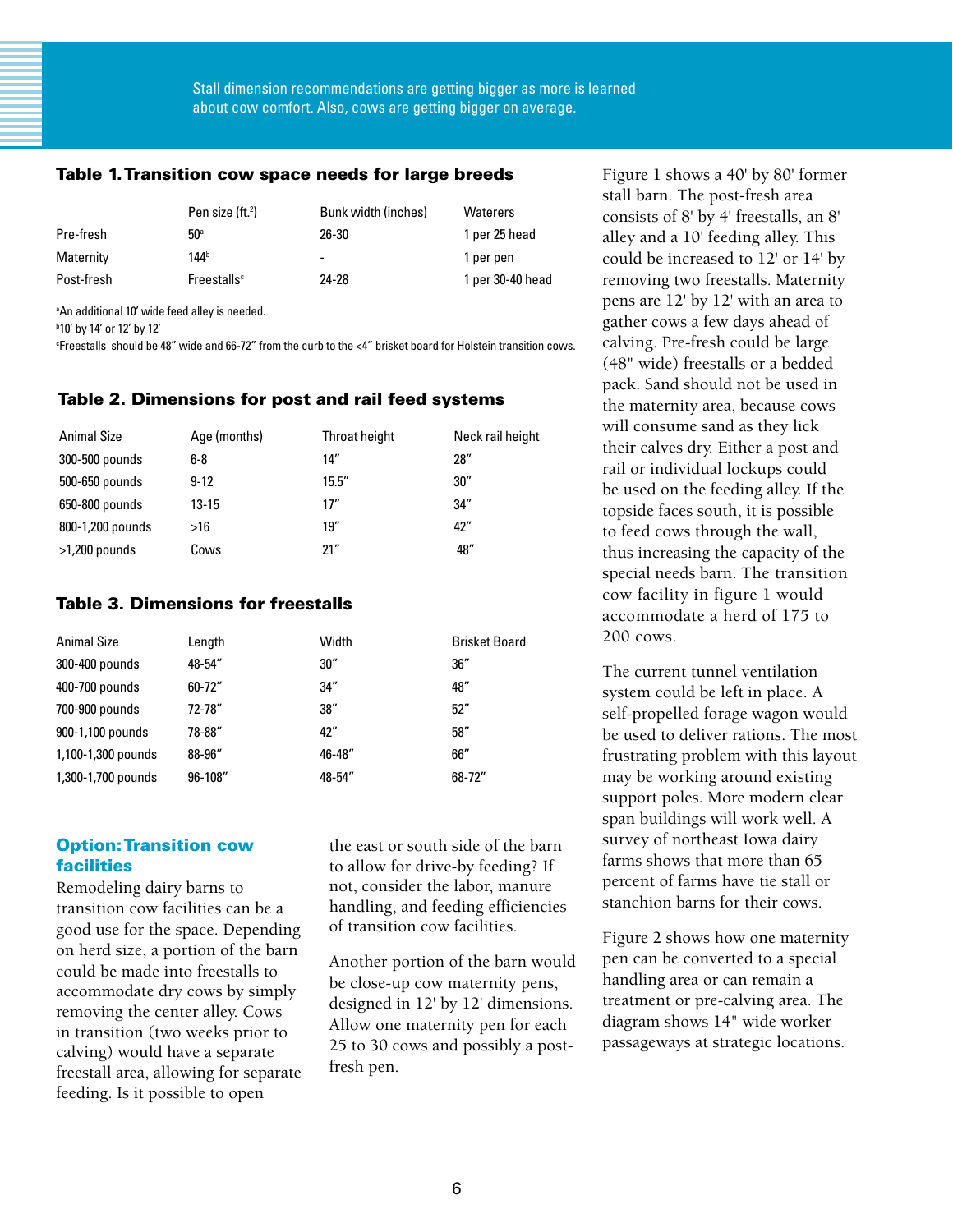# Remodeling Your Dairy-Cost-effective Facilities

Transition cow space needs depend on the stage of transition the cow is in. Table 1 shows transition cow space needs for large breeds. For more information on transition cow management, consult the ISU Extension Dairy Team Web site at www.extension.iastate.edu/ dairyteam.

#### Freestall housing design recommendations

Fenceline feeding systems enhance cows' dry matter intake. A properly designed feeding system does not inhibit eating time or the cows' ability to reach for feed. Table 2 shows dimensions for post and rail feed systems.

If headlocks are used, then the throat height curb should be lowered 3" to 4" so that the bottom of the lock-up panel does not interfere with the cow's throat.

The final selection of freestall sizes depends on a balance of cow comfort versus maintenance of dirtier stalls. This balance is not as crucial for dairy heifers whose milk production performance is not as dependent on lying time relative to a lactating dairy cow. Longer stalls (9') give cows needed lunge room that will encourage cows to lie down more. Wider stalls (>48") might encourage cows to lie straighter in the stalls. Table 3 shows dimensions for freestalls.

Stall dimension recommendations are getting bigger as more is learned about cow comfort. In addition, cows are getting bigger on average. So to build for the future, plan accordingly for cow sizes, and thus, stall dimensions.



#### Figure 2. Stall barn special needs area



Enlargement of special needs area



### Figure 1. Possible transition cow facility